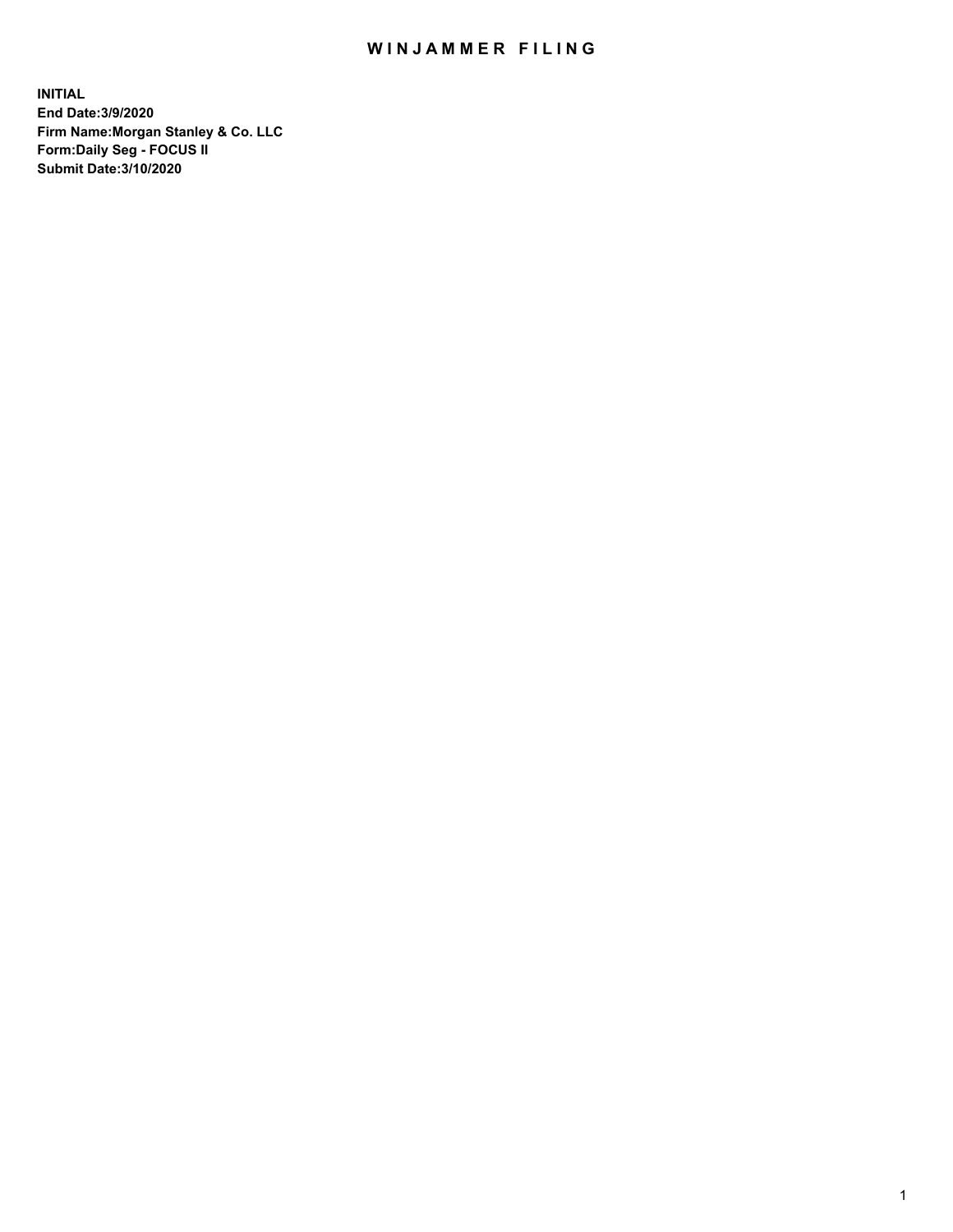**INITIAL End Date:3/9/2020 Firm Name:Morgan Stanley & Co. LLC Form:Daily Seg - FOCUS II Submit Date:3/10/2020 Daily Segregation - Cover Page**

| Name of Company                                                                                                                                                                                                                                                                                                                | <b>Morgan Stanley &amp; Co. LLC</b>                    |
|--------------------------------------------------------------------------------------------------------------------------------------------------------------------------------------------------------------------------------------------------------------------------------------------------------------------------------|--------------------------------------------------------|
| <b>Contact Name</b>                                                                                                                                                                                                                                                                                                            | <b>Ikram Shah</b>                                      |
| <b>Contact Phone Number</b>                                                                                                                                                                                                                                                                                                    | 212-276-0963                                           |
| <b>Contact Email Address</b>                                                                                                                                                                                                                                                                                                   | Ikram.shah@morganstanley.com                           |
| FCM's Customer Segregated Funds Residual Interest Target (choose one):<br>a. Minimum dollar amount: ; or<br>b. Minimum percentage of customer segregated funds required:% ; or<br>c. Dollar amount range between: and; or<br>d. Percentage range of customer segregated funds required between:% and%.                         | 235,000,000<br><u>0</u><br>0 Q<br>0 Q                  |
| FCM's Customer Secured Amount Funds Residual Interest Target (choose one):<br>a. Minimum dollar amount: ; or<br>b. Minimum percentage of customer secured funds required:% ; or<br>c. Dollar amount range between: and; or<br>d. Percentage range of customer secured funds required between: % and %.                         | 140,000,000<br><u>0</u><br><u>00</u><br>0 <sub>0</sub> |
| FCM's Cleared Swaps Customer Collateral Residual Interest Target (choose one):<br>a. Minimum dollar amount: ; or<br>b. Minimum percentage of cleared swaps customer collateral required:% ; or<br>c. Dollar amount range between: and; or<br>d. Percentage range of cleared swaps customer collateral required between:% and%. | 92,000,000<br><u>0</u><br>0 Q<br>00                    |

Attach supporting documents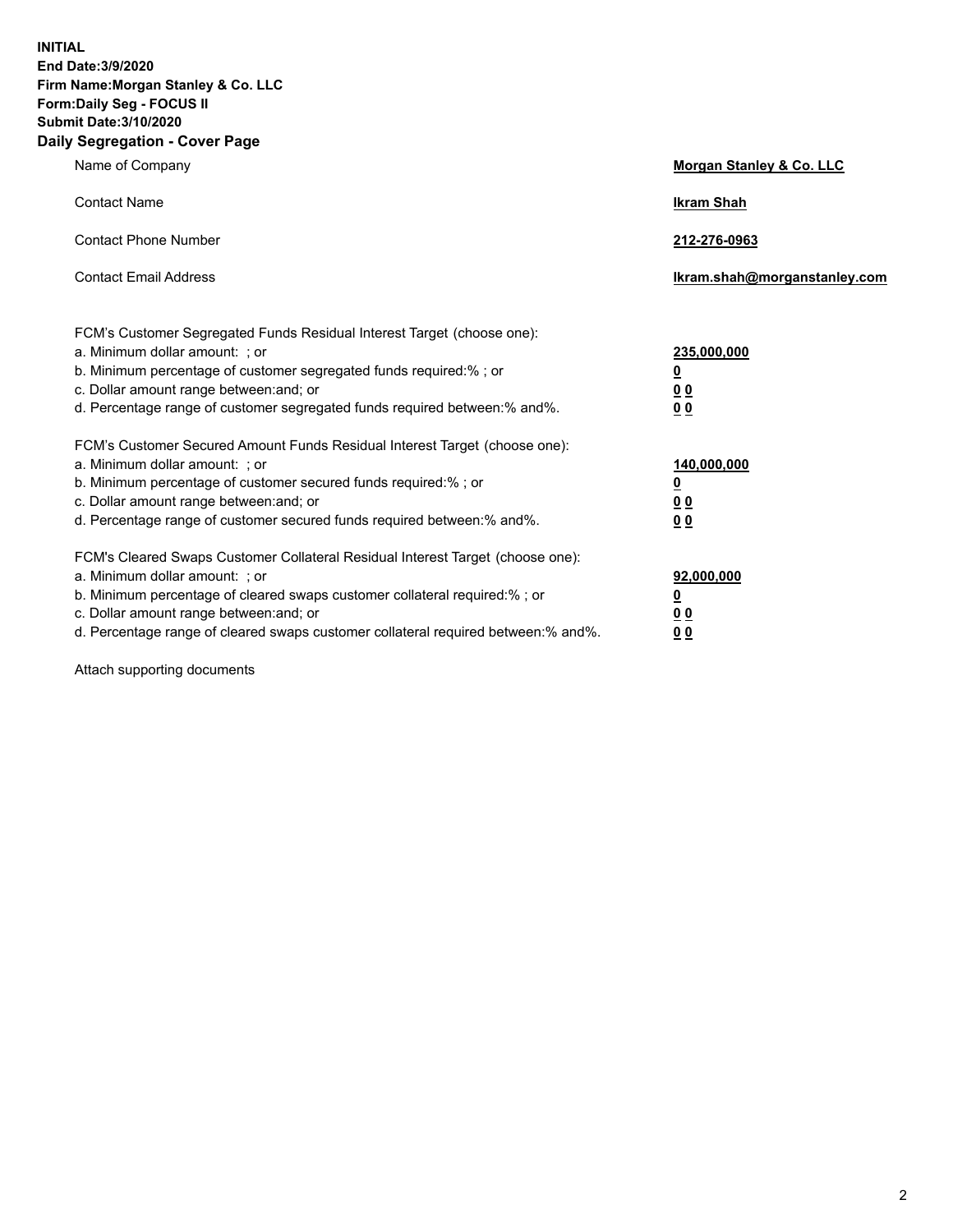## **INITIAL End Date:3/9/2020 Firm Name:Morgan Stanley & Co. LLC Form:Daily Seg - FOCUS II Submit Date:3/10/2020 Daily Segregation - Secured Amounts** Foreign Futures and Foreign Options Secured Amounts Amount required to be set aside pursuant to law, rule or regulation of a foreign government or a rule of a self-regulatory organization authorized thereunder 1. Net ledger balance - Foreign Futures and Foreign Option Trading - All Customers A. Cash **4,602,040,634** [7315] B. Securities (at market) **2,102,511,960** [7317] 2. Net unrealized profit (loss) in open futures contracts traded on a foreign board of trade **-2,381,240,192** [7325] 3. Exchange traded options a. Market value of open option contracts purchased on a foreign board of trade **12,661,129** [7335] b. Market value of open contracts granted (sold) on a foreign board of trade **-10,109,294** [7337] 4. Net equity (deficit) (add lines 1. 2. and 3.) **4,325,864,237** [7345] 5. Account liquidating to a deficit and account with a debit balances - gross amount **1,360,121,597** [7351] Less: amount offset by customer owned securities **-985,594,266** [7352] **374,527,331** 6. Amount required to be set aside as the secured amount - Net Liquidating Equity Method (add lines 4 and 5) 7. Greater of amount required to be set aside pursuant to foreign jurisdiction (above) or line 6. FUNDS DEPOSITED IN SEPARATE REGULATION 30.7 ACCOUNTS 1. Cash in banks A. Banks located in the United States **1,039,103,913** [7500] B. Other banks qualified under Regulation 30.7 **773,860,024** [7520] **1,812,963,937** 2. Securities A. In safekeeping with banks located in the United States **405,432,039** [7540] B. In safekeeping with other banks qualified under Regulation 30.7 **0** [7560] **405,432,039** [7570] 3. Equities with registered futures commission merchants A. Cash **16,197,150** [7580] B. Securities **0** [7590] C. Unrealized gain (loss) on open futures contracts **-426,734** [7600] D. Value of long option contracts **0** [7610] E. Value of short option contracts **0** [7615] **15,770,416** [7620] 4. Amounts held by clearing organizations of foreign boards of trade A. Cash **0** [7640] B. Securities **0** [7650] C. Amount due to (from) clearing organization - daily variation **0** [7660] D. Value of long option contracts **0** [7670] E. Value of short option contracts **0** [7675] **0** [7680] 5. Amounts held by members of foreign boards of trade A. Cash **3,866,496,079** [7700] B. Securities **1,697,079,921** [7710] C. Unrealized gain (loss) on open futures contracts **-2,380,813,458** [7720] D. Value of long option contracts **12,661,129** [7730] E. Value of short option contracts **-10,109,294** [7735] **3,185,314,377** 6. Amounts with other depositories designated by a foreign board of trade **0** [7760] 7. Segregated funds on hand **0** [7765]

- 8. Total funds in separate section 30.7 accounts **5,419,480,769** [7770]
- 9. Excess (deficiency) Set Aside for Secured Amount (subtract line 7 Secured Statement Page 1 from Line 8)
- 10. Management Target Amount for Excess funds in separate section 30.7 accounts **140,000,000** [7780]
- 11. Excess (deficiency) funds in separate 30.7 accounts over (under) Management Target **579,089,201** [7785]

**0** [7305]

[7354] **4,700,391,568** [7355]

**4,700,391,568** [7360]

[7530]

[7740] **719,089,201** [7380]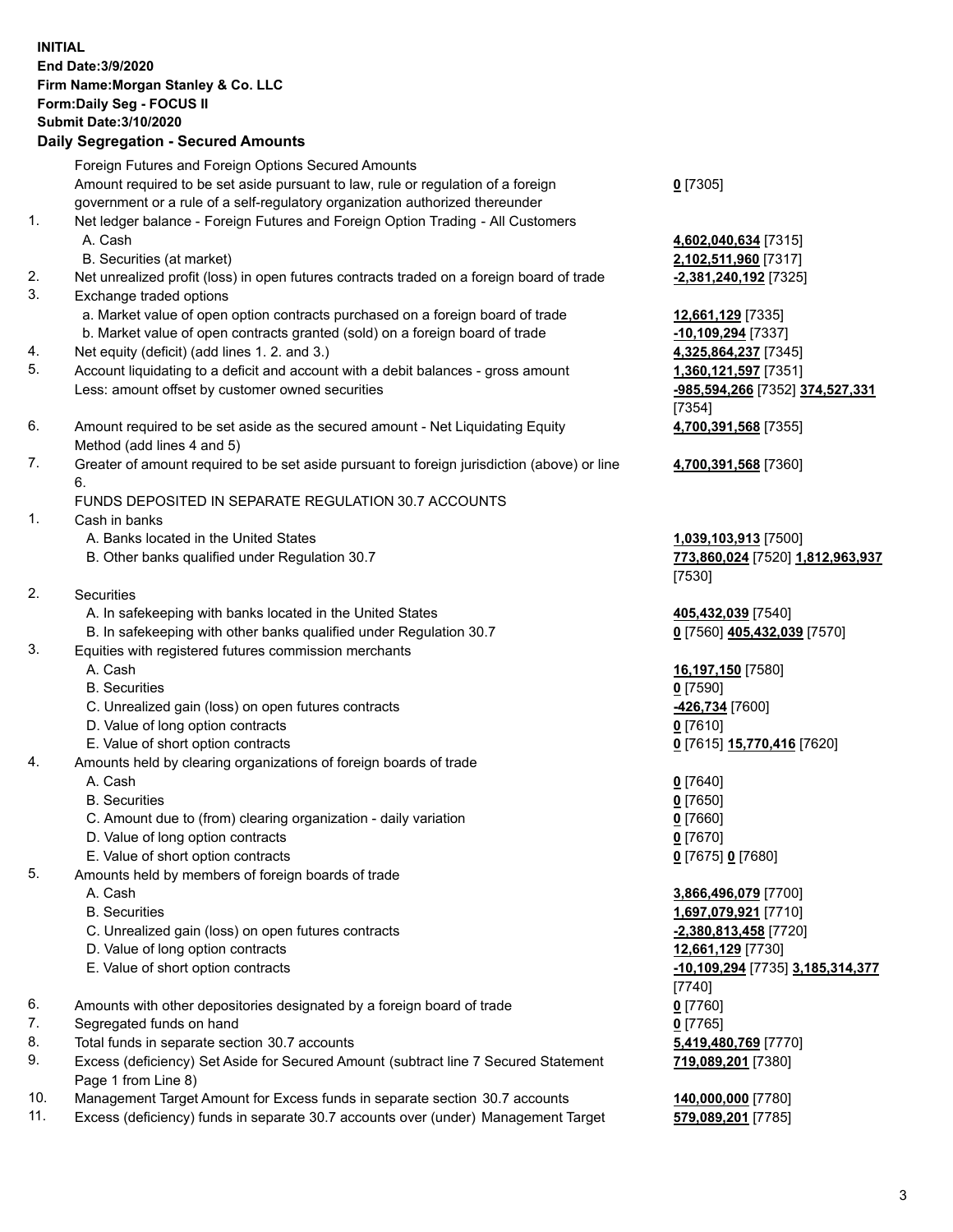**INITIAL End Date:3/9/2020 Firm Name:Morgan Stanley & Co. LLC Form:Daily Seg - FOCUS II Submit Date:3/10/2020 Daily Segregation - Segregation Statement** SEGREGATION REQUIREMENTS(Section 4d(2) of the CEAct) 1. Net ledger balance A. Cash **8,975,617,396** [7010] B. Securities (at market) **6,683,910,799** [7020] 2. Net unrealized profit (loss) in open futures contracts traded on a contract market **3,427,226,213** [7030] 3. Exchange traded options A. Add market value of open option contracts purchased on a contract market **1,092,419,137** [7032] B. Deduct market value of open option contracts granted (sold) on a contract market **-1,161,395,690** [7033] 4. Net equity (deficit) (add lines 1, 2 and 3) **19,017,777,855** [7040] 5. Accounts liquidating to a deficit and accounts with debit balances - gross amount **3,473,901,431** [7045] Less: amount offset by customer securities **-2,341,756,796** [7047] **1,132,144,635** [7050] 6. Amount required to be segregated (add lines 4 and 5) **20,149,922,490** [7060] FUNDS IN SEGREGATED ACCOUNTS 7. Deposited in segregated funds bank accounts A. Cash **4,666,596,867** [7070] B. Securities representing investments of customers' funds (at market) **0** [7080] C. Securities held for particular customers or option customers in lieu of cash (at market) **1,182,336,869** [7090] 8. Margins on deposit with derivatives clearing organizations of contract markets A. Cash **9,575,918,142** [7100] B. Securities representing investments of customers' funds (at market) **0** [7110] C. Securities held for particular customers or option customers in lieu of cash (at market) **5,501,573,930** [7120] 9. Net settlement from (to) derivatives clearing organizations of contract markets **-99,875,433** [7130] 10. Exchange traded options A. Value of open long option contracts **1,092,419,137** [7132] B. Value of open short option contracts **-1,161,395,690** [7133] 11. Net equities with other FCMs A. Net liquidating equity **9,490,342** [7140] B. Securities representing investments of customers' funds (at market) **0** [7160] C. Securities held for particular customers or option customers in lieu of cash (at market) **0** [7170] 12. Segregated funds on hand **0** [7150] 13. Total amount in segregation (add lines 7 through 12) **20,767,064,164** [7180] 14. Excess (deficiency) funds in segregation (subtract line 6 from line 13) **617,141,674** [7190] 15. Management Target Amount for Excess funds in segregation **235,000,000** [7194]

16. Excess (deficiency) funds in segregation over (under) Management Target Amount Excess

**382,141,674** [7198]